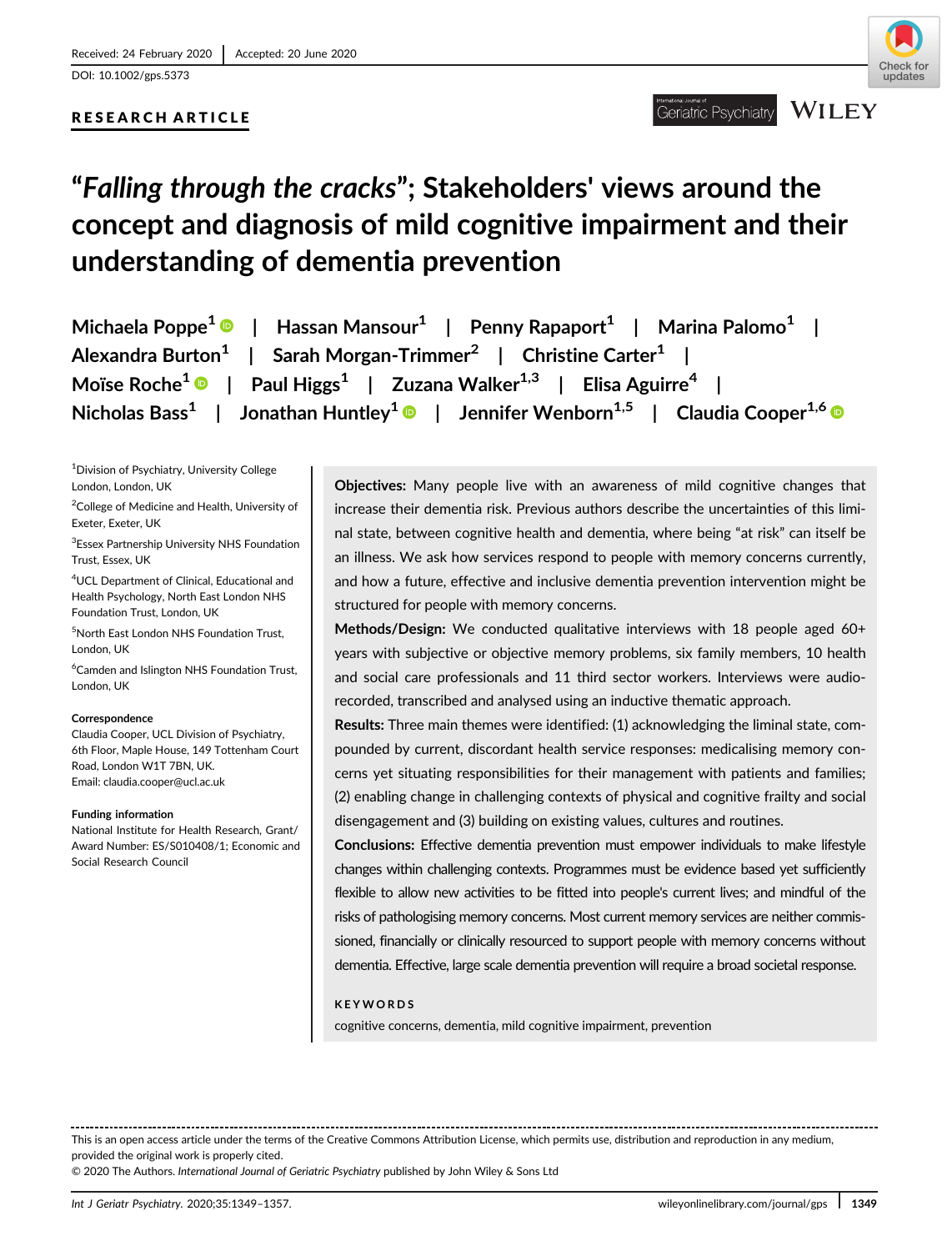# 1 | INTRODUCTION

Dementia is the greatest health and social challenge of our time, with the number of people living with the disease projected to rise to 115 million by  $2050<sup>1</sup>$  As a sequelae of the drive across Western countries towards early dementia diagnosis, to optimise benefits from symptomatic treatments and advice, many people are being identified by health services as experiencing memory concerns and cognitive problems that put them at increased dementia risk. Mild Cognitive Impairment (MCI—objective cognitive symptoms and absence of dementia), affects a fifth of people over  $65$ ;<sup>2</sup> and Subjective Cognitive Decline (SCD—self-reported experience of cognitive decline and unimpaired performance on cognitive tests) half of people over 65.<sup>3</sup>

In sociological terms, MCI and SCD are contested categories. Most people experiencing them do not develop dementia. While most people with memory concerns do not seek help from services, many do. Awareness of increased dementia risk can drive lifestyle change,<sup>4</sup> but also causes anxiety.<sup>5</sup> Dementia prevention is a political priority in many countries, fuelled by optimism about the preventative potential of lifestyle change and health promotion.<sup>6</sup> A third of dementia cases are attributable to potentially modifiable dementia risk factors. These include cardio-metabolic dysfunction (diabetes and cardiovascular risks), physical inactivity, social isolation, hearing loss, mental illness, alcohol and smoking.<sup>7</sup> There is also evidence that interventions targeting dementia risk factors reduce cognitive decline.8 NICE (The National Institute for Health and Care Excellence)<sup>9</sup> and PHE (Public Health England)<sup>10</sup> guidelines advocate dementia prevention through planning health services that "emphasise the need for, and help people to maintain, healthy behaviours throughout life", with a focus on physical activity.<sup>9</sup> A recent review found limited evidence regarding the implementation of such policies.<sup>11</sup> No current evidence-based interventions exist that are scalable for delivery to large populations.<sup>12</sup>

In this article, we ask how services and society respond to people with memory concerns, and how a dementia prevention intervention should be designed for people with memory concerns. Our primary aim is to explore how people with MCI or SCD and other stakeholders involved in their wellbeing and care (family members, National Health Service and third sector professionals and commissioners) consider future dementia prevention (APPLE-Tree Programme) should be designed for and delivered to this group.

# 2 | METHODS

The APPLE-Tree programme protocol is published elsewhere.<sup>13</sup> London (Camden and Kings Cross) Research Ethics Committee (Reference: 19/LO/0260) and UK Health Research Authority (HRA) approved this study in April 2019.

## 2.1 | Sampling and recruitment

We interviewed people aged 60+ years with subjective or objective memory problems without dementia or significant functional

#### Key points

- We explored how services currently respond to people with memory concerns and how a future dementia prevention intervention might be structured for people with memory concerns.
- We found that people with memory concerns find themselves in a liminal, transitional state, between health and dementia, with professionals locating responsibility for managing and monitoring memory concerns with patients.
- Effective dementia prevention must empower individuals to make lifestyle changes within challenging contexts and prevention programmes must be sufficiently flexible to allow new activities to be fitted into people's lives.

impairment; family members in at least monthly contact with them, and health and social care professionals and third sector workers involved in commissioning or supporting this group. We purposively selected participants for diversity in gender, age, ethnicity and location (urban, semi-urban and rural). Participants who lacked capacity were excluded.

Participants were recruited from NHS memory, primary care and IAPT (Improving Access to Psychological Therapies) services; UCL and third sector organisations across London, South England and Northwest England. We recruited people who had been told they had MCI/ SCD; and those with memory concerns who had not sought NHS help, via third sector organisations.

# 2.2 | Procedures

We conducted semi-structured, face-to-face qualitative interviews with participants between July and September 2019. At their preference, two people with memory concerns were interviewed with their family member and two family members were interviewed together. Other interviews were individual. One interview was conducted in Italian; the remainder were in English. Participants gave written, informed consent before interviews.

Topic guides were based on our research aim and revised iteratively to explore issues raised in interviews. We showed participants prompt cards listing potential lifestyle changes: being more physically or mentally active; looking after your physical and mental health/wellbeing and improving sleep; eating more healthily (and a description of a Mediterranean-style diet); and reducing alcohol. Topic guides explored: how people with memory concerns are best motivated and supported to make targeted behavioural changes, potential barriers and facilitators to participating in an active dementia prevention programme and to its delivery (for professionals and third sector workers). The topic guide is appended as a supplementary file.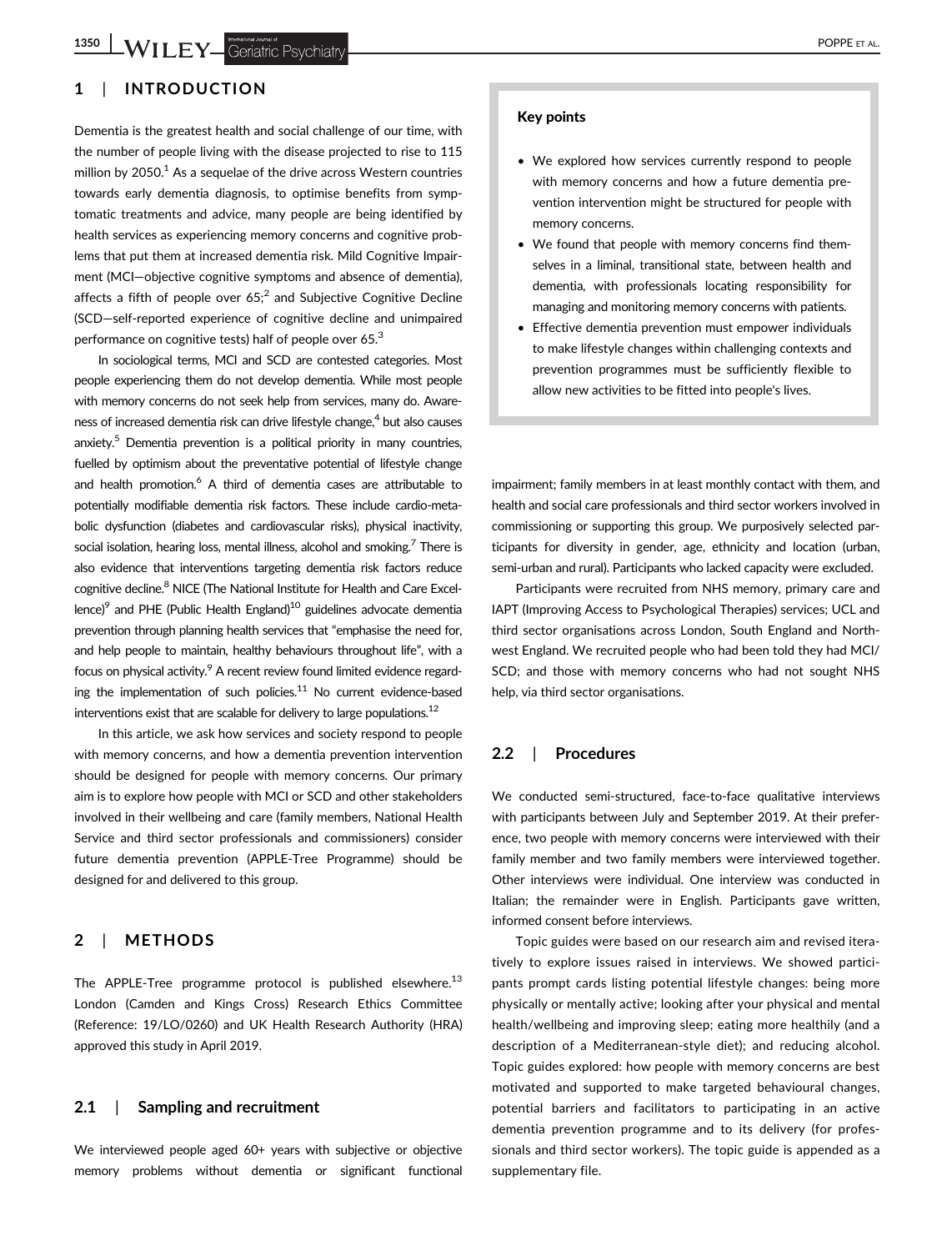POPPE ET AL. **EV 1351** 

Interviews lasted around 45 minutes. We ceased recruitment and determined that thematic saturation was reached when no new themes emerged. We asked people with memory concerns to complete the Quick Mild Cognitive Impairment screen (Qmci).<sup>14</sup>

# 2.3 | Data analysis

We used NVivo 12 qualitative analysis software and an inductive thematic analysis approach.<sup>15</sup> Data collection and analysis was iterative. Interviews were digitally recorded, anonymised and professionally transcribed. Ten transcripts were independently coded by co-authors and codes compared. MPo and HM then developed and applied a coding frame to remaining transcripts, in discussion with other authors; revising it to ensure it applied to all interviews (two further iterations). We identified and discussed emerging themes.

# 3 | RESULTS

# 3.1 | Sample characteristics

45/52 (87%) participants approached took part. We interviewed 18 people with memory concerns, six family members, 10 health and social care professionals and 11 third sector workers. The Qmci was completed with all people aged 60+ except one, who had a diagnosis of MCI. The median Qmci score was 55.5 for participants with memory concerns recruited from NHS services and 63 for those from the third sector. Demographic characteristics of participants are shown in Tables 1-3.

# 3.2 | Thematic analysis

We identified three main themes responding to our research question of how an active prevention intervention should be designed and delivered for people with memory concerns. These were: (1) acknowledging the liminal state, (2) enabling change in challenging contexts and (3) building on existing values, cultures, and routines.

# 3.2.1 | Theme 1: Acknowledging the liminal state

This theme reflects the "lostness" or state of "falling through the cracks" encountered by people with memory concerns who find themselves in a liminal, transitional state, between health and dementia. By contrast, professionals identified a clear dichotomy between dementia and wellness. As "well" people, those with memory concerns were considered fully able to manage their cognitive condition. In clinical encounters, NHS memory service professionals prioritised explaining risk of progression to dementia, the importance of seeking help if symptoms worsened, and advice to self-initiate lifestyle change—by "signposting" to appropriate service and groups. In some professional accounts, there was a sense that therapeutic nihilism may underlie this "signposting" away, but there was also a practicality to it, as memory services are only commissioned to treat people with dementia. Memory concerns were conceptualised either as a risk factor, or a diagnosis that they had no mandate to treat. This approach often left people with memory concerns and their families feeling alone and unsure what to do; holding the responsibility to self-monitor and selfmanage, without support from services.

1.1 "The only plan I didn't have in place was to keep my memory"

Interviewees living with memory concerns and their family members described a liminal state—between the normality of retirement, holiday plans, and doubts and fears about how memory concerns might affect them in the future. They described the uncertainty and fluidity of the experience of undiagnosed memory problems.

> Because I was very busy as a businessman before I retired and I was very conscious before I retired that I had to have the plan in place to do things. The only plan I didn't have in place was to keep my memory, so there we go, that's where it is.

# Person with memory concerns, not "diagnosed" by services (PWMC15).

Accounts of people with memory concerns and staff appeared to acknowledge a need to identify with wellness and move away from the illness position. This was implicit in the following account:

> I think you have got to be outward-looking and connect with people. If possible, with people who are in one or another way worse off than you are, so that you can help them in a little way. I think helping other people helps your mental wellbeing.

## Person with diagnosis of MCI (PWMC5).

Most people with memory concerns referred to a clinical encounter where memory concerns were acknowledged and discussed, as a defining event in how they understood and responded to their memory concerns. There was a divergence between how professionals and people with memory concerns perceived these encounters, which we describe in the two subsequent sub-themes.

1.2 "People need to be given the facts"

Professionals located responsibility to reduce the risk of dementia and to contact services if symptoms worsened with the client:

> I think people need to be given facts. So they need to be told, you know, your chance of this progressing to full-blown dementia is 10-15% a year or whatever it is. And we should tell them, this is not inevitable, that you will go on to have dementia. We've caught this early, you can change it by lifestyle. This is what you need to do. So you need to give them those very clear messages that the carrots, almost literally, rather than the sticks. So that they have got that incentive.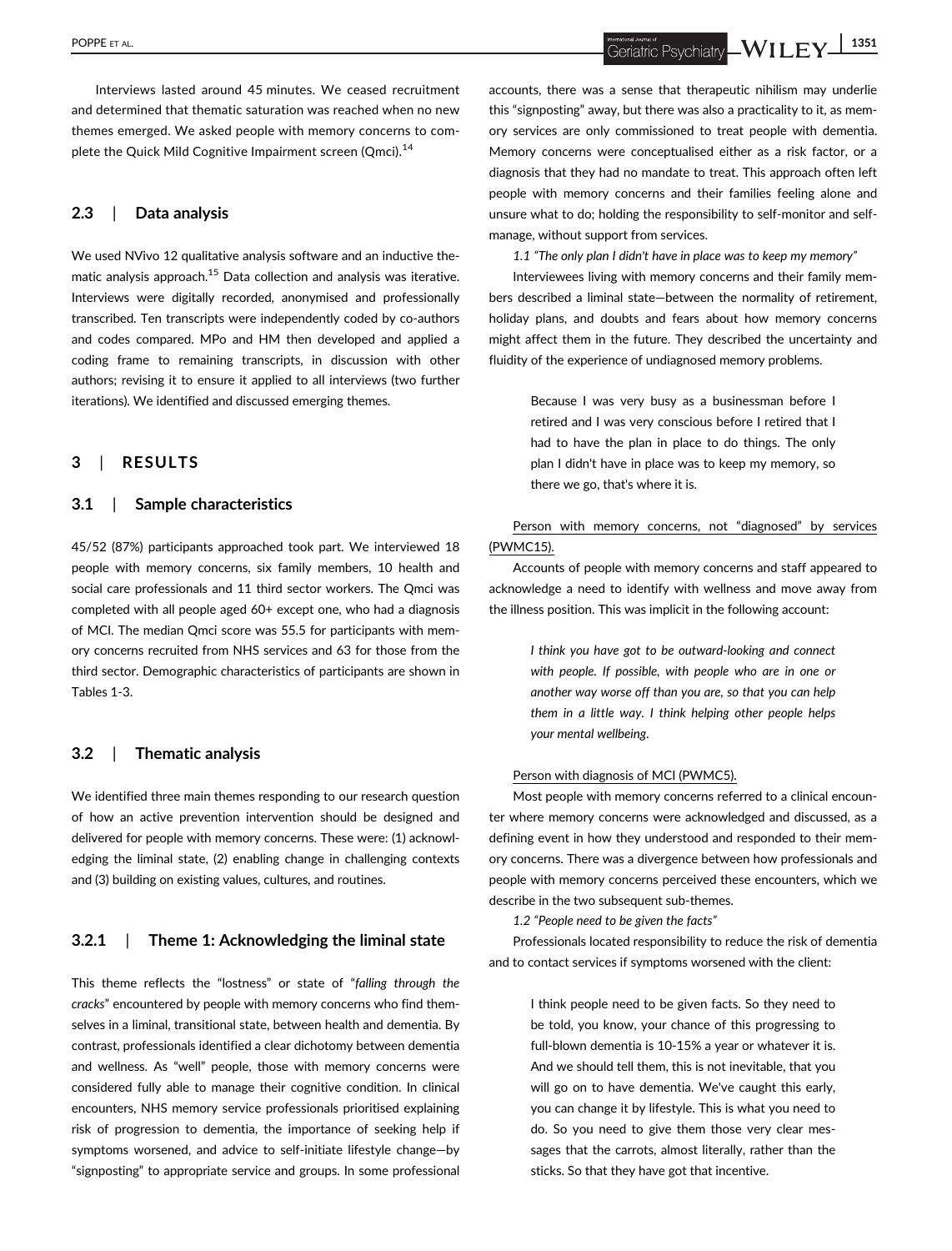1352 WILEY Geriatric Psychiatry

| TABLE 1 | Characteristics of persons with memory concerns |
|---------|-------------------------------------------------|
|---------|-------------------------------------------------|

| <b>Characteristics</b>         |                                   | n (%) or mean (SD)         |
|--------------------------------|-----------------------------------|----------------------------|
| Age                            |                                   | 74.9 (7.86) Range<br>60-91 |
| Gender                         | Female                            | 4 (22.2)                   |
|                                | Male                              | 14 (77.8)                  |
| Ethnicity                      | <b>White British</b>              | 14 (77.8)                  |
|                                | <b>White Other</b>                | 1(5.6)                     |
|                                | <b>Black British</b><br>Caribbean | 1(5.6)                     |
|                                | Other                             | 1(5.6)                     |
|                                | Irish/Indian                      | 1(5.6)                     |
| Marital status                 | Single                            | 2(11.1)                    |
|                                | Married                           | 9(50)                      |
|                                | <b>Divorced</b>                   | 4(22.2)                    |
|                                | Widowed                           | 3(16.7)                    |
| Education                      | Secondary                         | 6 (33.3)                   |
|                                | Further                           | 5(27.8)                    |
|                                | Degree                            | 6 (33.3)                   |
|                                | Postgraduate                      | 1(5.6)                     |
| Living situation               | Living alone                      | 7 (38.9)                   |
|                                | Living with relative              | 11(61.1)                   |
| Type of memory<br>difficulties | Mild cognitive<br>impairment      | 5(27.8)                    |
|                                | Memory concerns                   | 8 (44.4)                   |
|                                | Other                             | 1(5.6)                     |
|                                | None                              | 2(11.1)                    |
|                                | Unable to specify                 | 2(11.1)                    |
| Onset of memory                | 0-1 Years                         | 5(27.8)                    |
| difficulties                   | 1-3 Years                         | 4(22.2)                    |
|                                | 3-5 Years                         | 3(16.7)                    |
|                                | 5+ Years                          | 4(22.2)                    |
|                                | Not specified                     | 2(11.1)                    |
| qMCI scores                    |                                   | 53.1 (38.5) Range<br>52-75 |

#### General practitioner (ST2).

In this next quote, there is an implicit suggestion that the professional role is information provider—and it is up to the clients how they respond.

> But we don't see them again. With MCI diagnoses, we're not commissioned to hold on to MCI patients […] we're doing an audit at the moment looking at how many people come back later and whether they come back later than we would have liked. Because I tend to feel like we did an MCI diagnosis three years ago. They're now coming back and they're already

#### TABLE 2 Characteristics of family members

| <b>Characteristics</b>                             |                                   | n (%) or<br>mean (SD)      |
|----------------------------------------------------|-----------------------------------|----------------------------|
| Age                                                |                                   | 54.7 (22.8)<br>Range 29-82 |
| Gender                                             | Female                            | 5(83.3)                    |
|                                                    | Male                              | 1(16.7)                    |
| Ethnicity                                          | <b>White British</b>              | 2(33.3)                    |
|                                                    | <b>Black British</b><br>Caribbean | 2(33.3)                    |
|                                                    | Other                             | 2(33.3)                    |
| Marital status                                     | Single                            | 2(33.3)                    |
|                                                    | Married                           | 4(66.7)                    |
| Education                                          | Secondary                         | 2(33.3)                    |
|                                                    | Degree                            | 3(50)                      |
|                                                    | Other                             | 1(16.7)                    |
| Living with person with<br>memory difficulties     | Yes                               | 4(66.7)                    |
|                                                    | <b>No</b>                         | 2(33.3)                    |
| Employment                                         | Unemployed                        | 2(33.3)                    |
|                                                    | Retired                           | 3(50)                      |
|                                                    | Other                             | 1(16.7)                    |
| Relationship to person with<br>memory difficulties | Spouse                            | 2(33.3)                    |
|                                                    | Children                          | 4(66.7)                    |

moderate. And you think, why didn't you come back two years ago?

# Consultant old age psychiatrist, describing work in memory service (ST9).

This location of responsibility onto clients with memory concerns appeared to stem from service configurations, as memory services

were not commissioned to treat people without dementia:

So, you're talking about people that might have MCI instead. Yes, unfortunately there's not as much. The service is commissioned in a way that almost that dementia diagnosis is a bit of a gatekeeper, really. And it's as soon as they have that then all of our services flood in.

## Assistant psychologist, memory service (ST10).

Some of the memory service professionals were concerned about the impact of prognostic uncertainty and the lack of services and information available for clients with SCD/MCI:

> A large group of people with these problems I think struggle with this uncertainty that they've got some sort of problem. They've come concerned about dementia and they've gone away still a bit concerned but not specifically told that they don't have dementia.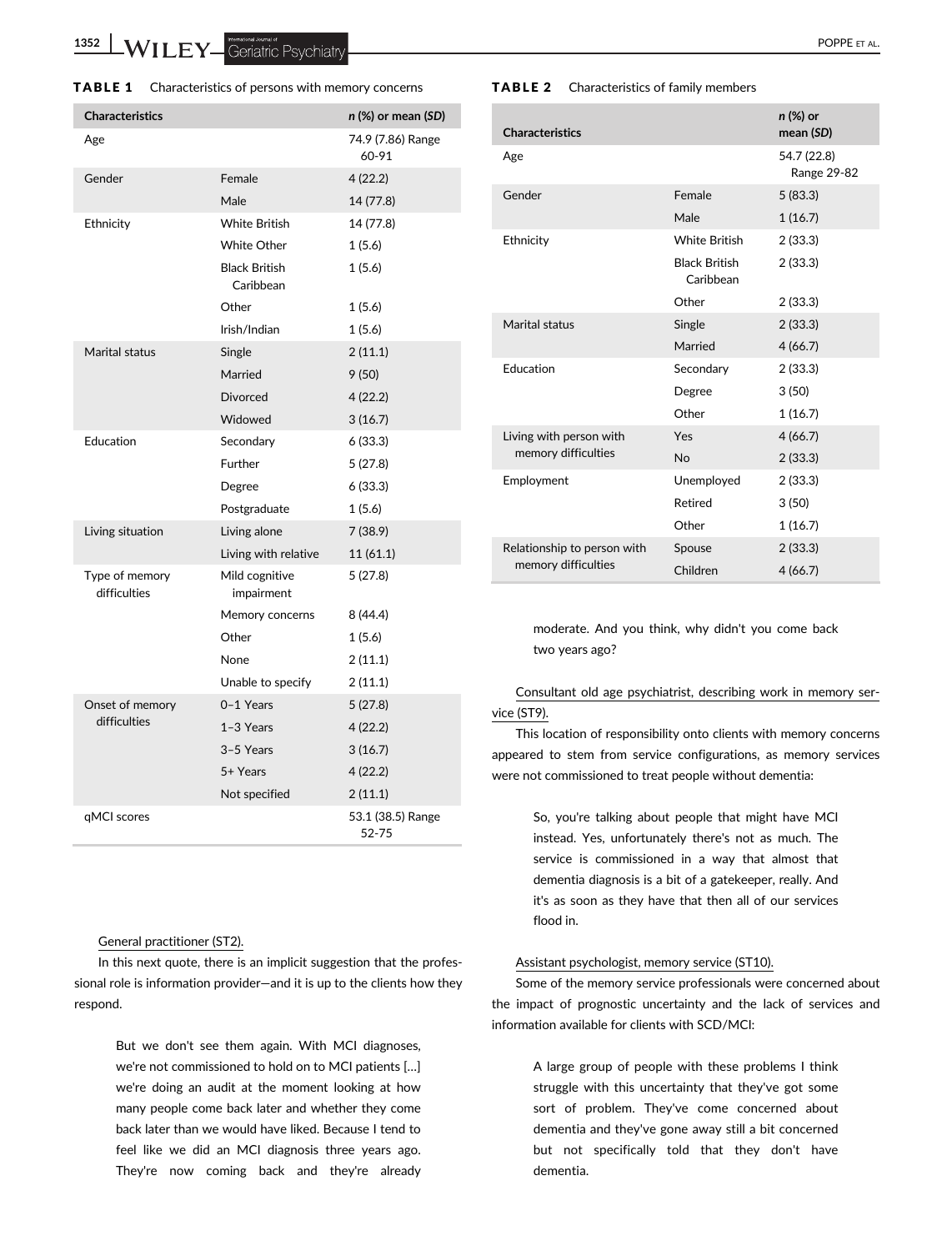## TABLE 3 Characteristics of health and social care professionals

| <b>Characteristics</b>        |                                    |           |
|-------------------------------|------------------------------------|-----------|
|                               |                                    | n (%)     |
| Gender                        | Female                             | 14 (66.7) |
|                               | Male                               | 7(33.3)   |
| Ethnicity                     | <b>White British</b>               | 16 (76.2) |
|                               | <b>White Other</b>                 | 2(9.5)    |
|                               | <b>Black British African</b>       | 1(4.8)    |
|                               | <b>Black British Caribbean</b>     | 1(4.8)    |
|                               | <b>Black Other</b>                 | 1(4.8)    |
| Professional role             | Old Age Psychiatrist               | 2(9.5)    |
|                               | <b>General Practitioner</b>        | 1(4.8)    |
|                               | <b>Clinical Psychologist</b>       | 1(4.8)    |
|                               | Sport Assistant                    | 1(4.8)    |
|                               | <b>Clinical Nurse Specialist</b>   | 1(4.8)    |
|                               | <b>Practice Nurse</b>              | 1(4.8)    |
|                               | Memory Team Manager                | 1(4.8)    |
|                               | Dementia Service Admin             | 1(4.8)    |
|                               | Dementia Advisor                   | 1(4.8)    |
|                               | Assistant Psychologist             | 1(4.8)    |
|                               | Sport and Health Manager           | 1(4.8)    |
|                               | CEO of Third Sector                | 2(9.5)    |
|                               | Day Opportunities Manager          | 1(4.8)    |
|                               | Occupational Therapist             | 1(4.8)    |
|                               | <b>Operations Manager</b>          | 1(4.8)    |
|                               | Memory Support Assistant           | 1(4.8)    |
|                               | Publicity Officer                  | 1(4.8)    |
|                               | Facilities Support Service Manager | 1(4.8)    |
|                               | Support, Time and Recovery Worker  | 1(4.8)    |
| Time working in dementia care | 1-3 Years                          | 2(9.5)    |
|                               | 3-5 Years                          | 2(9.5)    |
|                               | 5-10 Years                         | 7(33.3)   |

## Academic old age psychiatrist (ST1).

There was also a sense of nihilism in the professionals' accounts about the likelihood that people with memory concerns would be able to benefit from lifestyle changes:

> This gentleman was in his 80s, and he'd drank and smoked since the age of 12. He was visually impaired, had moments of depression, based on the seasons. Actually, when we were looking at the quality of life, let him drink, because he's got very little to look forward to.

#### CEO of a third sector organisation (ST12).

## 1.3 "I do not know what to do"

Most participants and family members, who recalled discussions with health professionals about memory, described a deficit of after care and advice:

No. And I don't think [memory concerns] was taken that seriously. I don't think [the doctor] saw it as a problem. I saw it as a problem but I don't think he did.

10+ Years 10 (47.6)

# Person with memory concerns, not "diagnosed" by services (PWMC15).

For many, the information provided within the interview about dementia risk factors was new:

> But I don't know what to do. Yes, I need to know what's out there because I would do it if I knew what was out there. I'd go to coffee mornings, you know, things like that.

## Person with diagnosis of MCI (PWMC1).

1.4 "My father is now a lost patient"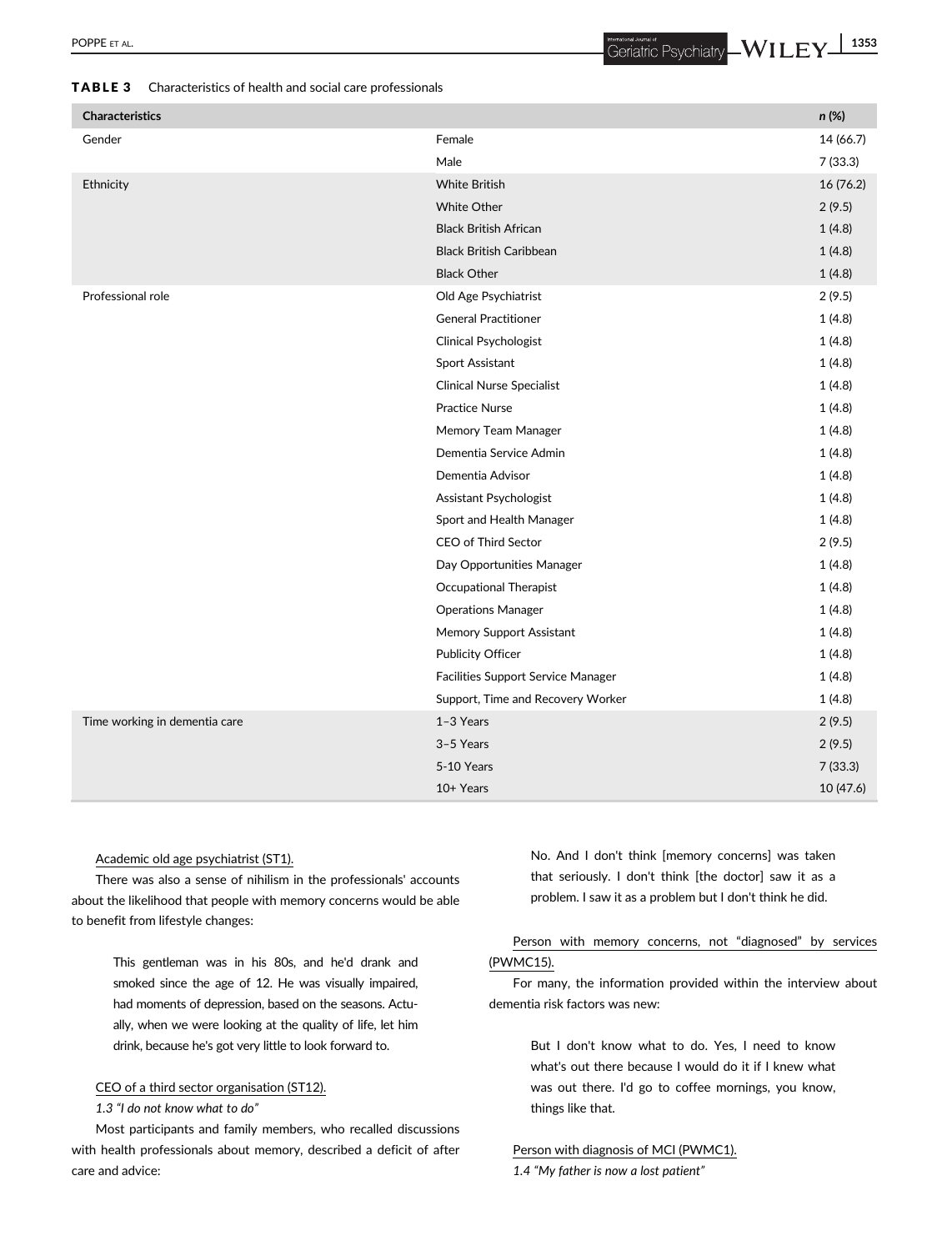1354 WILEY Geriatric Psychiatry **Example 2018** 

Family members often felt situated between the roles of a relative and a carer. Some people with memory concerns and family members however stressed the reciprocity of their relationships; for a daughter and father, this meant that they could do activities together.

> In fact, my daughter challenged me. She's doing the Pier to Pier Swim in the [Name of Island], [Name of Towns], which is two miles. Come on dad, you can do this. So yes, we're both doing it next Saturday.

#### Person with memory concerns (PWMC14).

At other times, this uncertainty of role left relatives unsure when to intervene:

> Like I said, my father is now a lost patient, because it's up to him whether he is worried about it or not. There's a lack of information out there as to what you can do, what there is available out there. I'm sure there is a lot. That's an important thing as well. Information.

#### Daughter of person with MCI (FM6).

Some staff members reported providing advice directly to family members, which suggested they saw the family members as carers:

> The advice might be given to the carer rather than the person with memory problems.

Third sector service manager (ST15).

# 3.2.2 | Theme 2: Enabling change in challenging contexts

We identified three sub-themes, describing potentially challenging contexts of which a dementia prevention programme should take account. Cognitive and physical frailties, and low self-confidence were barriers that people with memory concerns and professionals had experienced being overcome with support. This ran counter to professional accounts in the previous theme, which placed responsibility for introducing lifestyle changes solely on people with memory concerns and their families.

2.1 Social disengagement

Longstanding social disengagement, often preceding acknowledgement of memory concerns was perceived as challenging to reverse:

> I suppose, it's to a degree once you've retired and you've been working and you've been busy, yes, your social life is full because a lot of it was entertaining customers anyway. So if you stop that immediately, you'd have nothing.

This barrier related to losses: of social contacts, physical strength and confidence:

> Yes. I think it's very easy once you've retired, especially if you're on your own to just become isolated and not really do very much. And once you start doing that, I think that then it becomes harder to get back out and do things.

## Support worker, third sector organisation (ST16).

#### 2.2 Increasing frailty and challenges

Memory concerns and concomitant physical frailties were challenging contexts in which to increase social engagement and activity. Tailoring advice to the individual as part of the intervention programme was suggested by many to mitigate this:

> Yes, I think that's really what it is, isn't it, somebody's got to feel comfortable in a situation, particularly if they are worried about memory, they don't want to be somewhere that makes them even more worried about it. So, I think activity would depend on what they can do, as well.

#### Third sector worker (ST18).

2.3 Need to build self-confidence

While physical and cognitive problems may prohibit involvement in some activities, associated loss of confidence was mostly perceived as the greatest barrier for joining a dementia prevention intervention group.

> Yes, I think it's that confidence thing of feeling that they're losing part of themselves a little bit and they don't want to make a fool of themselves or they don't want to get things wrong. And they don't want to turn up on the wrong day or be late.

#### Primary care, practice nurse (ST17).

One person with memory concerns reflected on the value of supporting someone to overcome the barrier of joining a group, as after attending one session, it gets easier:

> Yes. You only walk in once, don't you? You are only a stranger once.

Person with memory concerns (PWMC2).

# 3.2.3 | Theme 3: Building on existing values, cultures and routines

3.1 "Go with the grain of what they're already doing"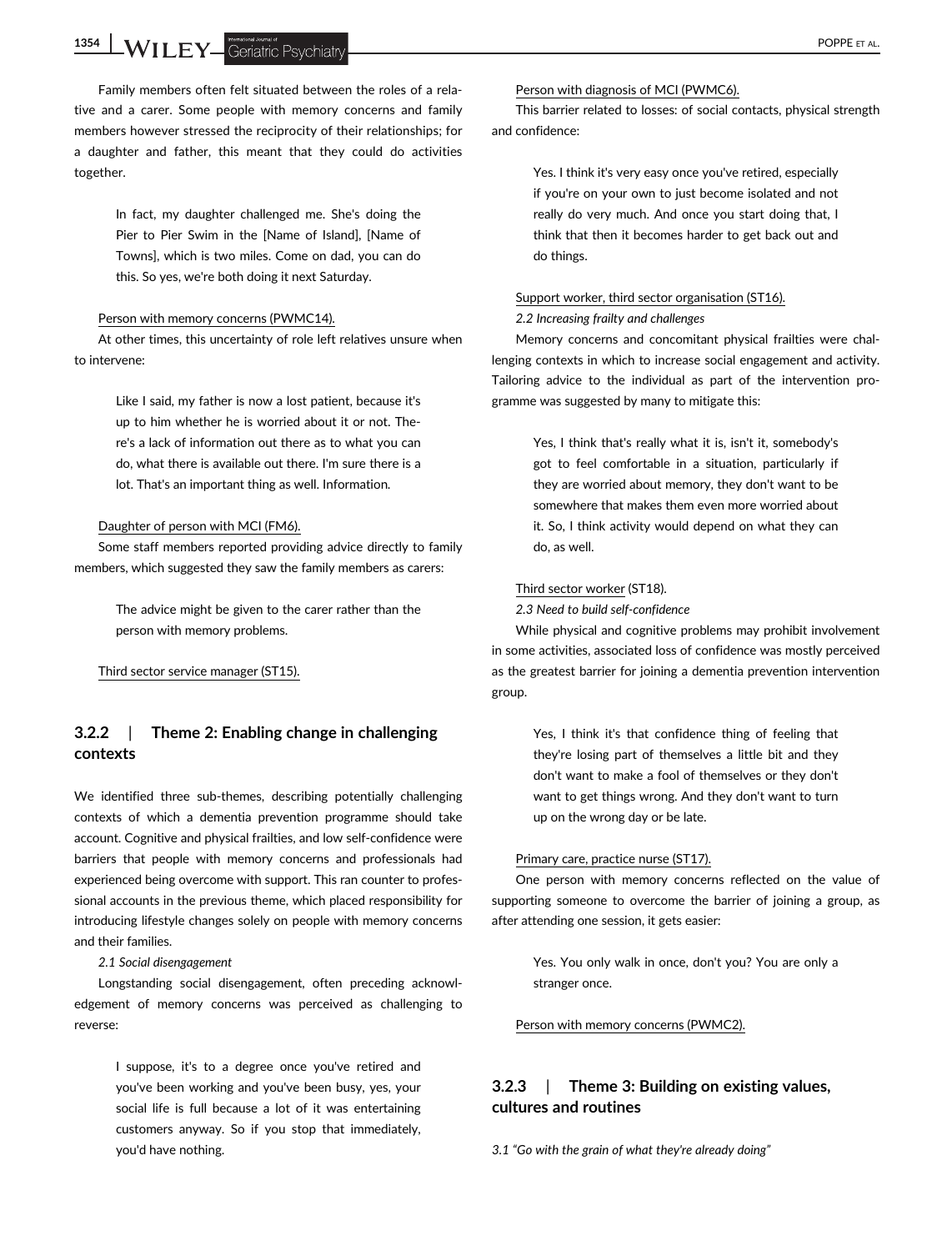All participants stressed that recommendations should fit in with people's preferences and routines:

> So again, try and go with the grain of what they're already doing, and go with what they want to do, rather than imposing something on them. I think sending them off to the gym can be… you know, people don't always want to go in the Lycra or go swimming or whatever. So yes, it's find out what they do at the moment, and then try and optimise what they're already doing.

#### General practitioner (ST2).

3.2 Importance of social and cultural influences

Participants highlighted the need to consider people's social and cultural backgrounds when delivering the intervention programme. This was, for example, demonstrated by their responses regarding the likelihood of people adopting a Mediterranean-style diet.

> Too fancy, actually. I am brought up a very ordinary Scot. A very down-to-earth Scot. These words [olive oil, passata] are just not in my vocabulary or my life at all.

#### Person with diagnosis of MCI (PWMC5).

Participants suggested that people would be more likely to attend groups and activities in cultural community spaces or churches they already visit regularly:

> So, he likes to go to the pub… He doesn't drink, but he just likes to sit in that environment. He is a Punjabi man, there is one Punjabi centre where he loves to go, I encourage him to go to the Punjabi centre. So, he goes there twice a week.

# Support time recovery worker, memory service (ST21).

#### 3.3 Role of gender

Similarly, it was also important that activities were tailored to possible perceived gender differences.

> The other thing, now they've started a knitting group in our local library for any age group, but mainly women are in it and they're knitting.

#### Wife of person with MCI (FM3).

We have the yoga that isn't for everybody. And walking football obviously will only be for men. It isn't just for men, but obviously it would normally be men who'll be interested in it.

#### Support worker, third sector organisation (ST16).

# 4 | DISCUSSION

We identified three themes: (1) acknowledging the liminal state, (2) enabling change in challenging contexts, and (3) building on existing values, cultures, and routines; that may inform how a future dementia prevention programme might be designed and delivered.

Our first theme highlights the liminal position of people with memory concerns—between illness and normality reflecting previous work,<sup>5</sup> which we extended by exploring professional and carer perspectives. Dean, Jenkinson, Wilcock and Walker,<sup>16</sup> previously highlighted the ambiguity around the carer role in people with MCI. Unlike individuals diagnosed with dementia, people with MCI do not necessarily have a family member who identifies as "carer" but more as a "concerned relative or friend" (p. 476). Carole Levine described caregiving as living "in a liminal space with no sense of when, where, or how the caregiving journey would end."<sup>17</sup> For family members of people with memory concerns, there was sometimes also confusion about to what extent it had begun.

For people with memory concerns, this liminal position conferred a sense of responsibility for their own wellbeing, that was also disempowering. Half of over 65s in the UK fear dementia more than any other condition,  $18$  so it is unsurprising that interventions discussing dementia risk are anxiety-provoking. A more helpful response would, from our findings, situate responsibility for dementia prevention at a societal level, as reflected in the work of Liebing;<sup>19</sup> and be enabling rather than medicalising. This may require non-traditional, less hierarchical care models. Expert interventions are generally brief, expensive, and challenging to sustain beyond facilitated sessions. Groups formed by volunteers with the goal of preventing dementia in Japan were cohesive and sustainable.<sup>20</sup> Perhaps the loss of fidelity to an evidence-based approach in these volunteer models finds compensation in sustainability, which may stem from their support of active citizenship. Our new coproduced APPLE-Tree intervention programme, which we developed from this work, is situated as a cognitive wellbeing course. It does not explicitly reference dementia.

Linked to this liminal position, between wellness and illness, our second theme acknowledges the challenging contexts in which a future, inclusive dementia prevention programme must operate—of social disengagement, frailty and lack of confidence. Outside the context of responsibility for service provision, professionals acknowledged that people with memory concerns required help and response to circumvent these challenges.

Our final theme acknowledges the importance of previous roles in the development and delivery of a future dementia prevention intervention. For any activity or lifestyle change to be successfully adopted and sustained, it should consider preferences, routines and habits potentially built over decades; and be realistic for the person's current abilities. Gendered expectations could limit engagement in certain activities but also create a sense of familiarity, comfort and belonging within certain groups. The importance of tailoring advice and activities to the individual in order for an intervention to be effective and acceptable for individuals with memory concerns was a clear message by our study participants. Tailoring interventions to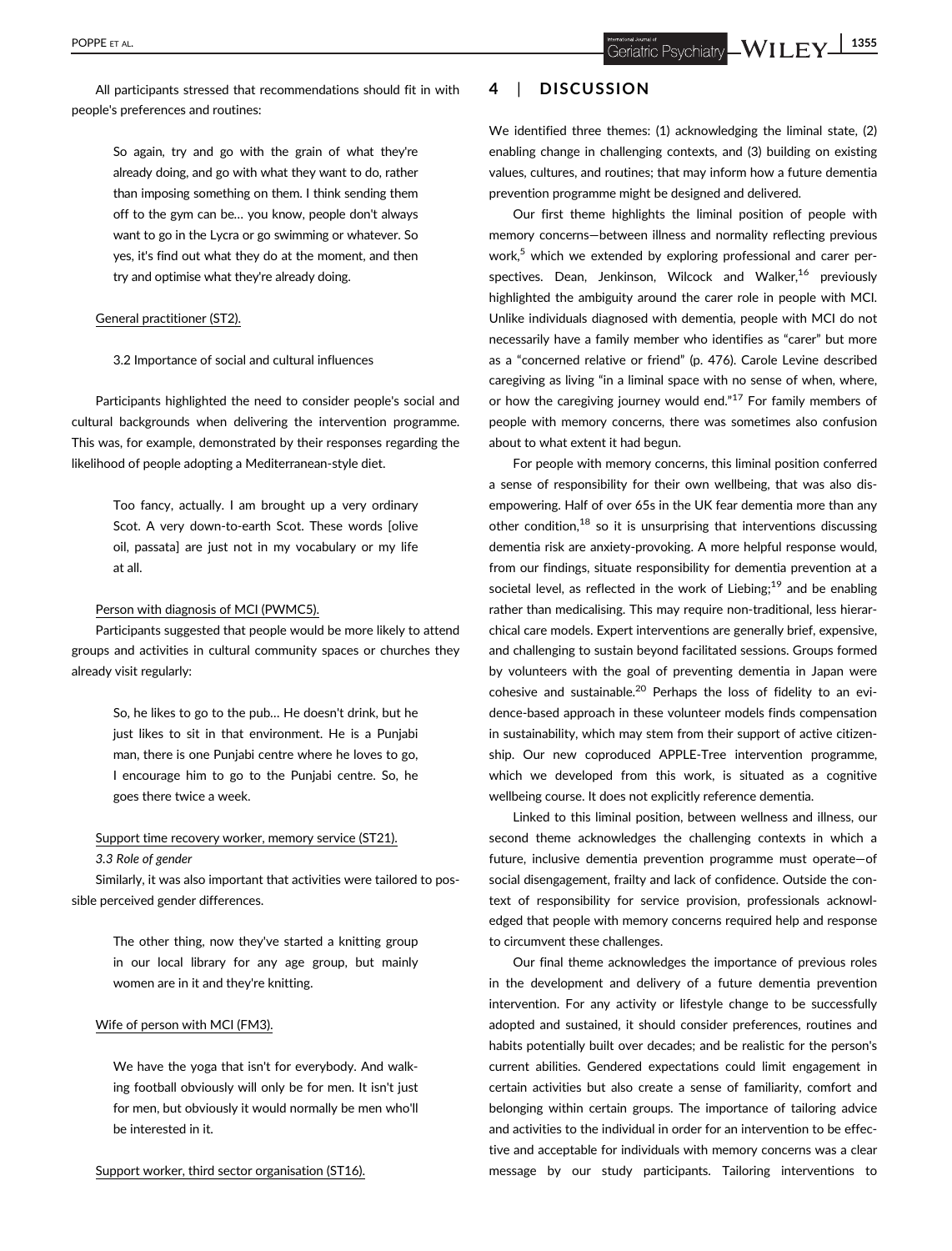1356 WILEY Geriatric Psychiatry **Contract of the System of the Contract of the Contract of the Contract of the Contract of the Contract of the Contract of the Contract of the Contract of the Contract of the Contract of the** 

individuals' interests and needs, especially for individuals with memory concerns, has been recommended elsewhere.<sup>7,9,21</sup>

We recruited participants from a broad range of organisations that provide care to people living with SCD and MCI, including NHS and third sector organisations thereby maximising diversity and encompassing a wider range of professional expertise. We only included professionals who often worked with people with memory concerns. However, our sample were inevitably drawn from those who self-identify with memory concerns, and mostly from those who explicitly sought help for such services.

# 5 | CONCLUSION

Effective dementia prevention must empower individuals to make lifestyle changes within challenging contexts. Programmes must be evidence-based yet sufficiently flexible to allow new activities to be fitted into people's current lives. They must also be mindful of the risks of pathologising memory concerns. Most current memory services are neither commissioned, financially or clinically resourced to support people living with memory concerns without dementia. Effective, large scale dementia prevention will require a broad societal response.

## ACKNOWLEDGEMENTS

The APPLE-Tree (Active Prevention in People at risk of dementia: Lifestyle, bEhaviour change and Technology to REducE cognitive and functional decline) programme was supported by an Economic and Social Research Council/National Institute for Health Research programme grant (ES/S010408/1).

We would like to thank all participants who took part in this study.

#### CONFLICT OF INTEREST

None declared.

## AUTHOR CONTRIBUTIONS

MPo, HM conducted the interviews and analysis, drafted and edited the manuscript; PR conducted some of the interviews, was involved in the analysis of the interviews and provided key revisions of the manuscript; MPa conducted some of the interviews, was involved in the analysis of the interviews and provided key revisions of the manuscript; AB, CC and MR were involved in the analysis of the interviews and provided key revisions of the manuscript; AB, SM-T, PH, ZW, EA, NB, JH, PR and JW are co-investigators on the grant funding the study, and such have been involved in the conception and design of the study; all co-authors revised the manuscript for intellectual content and approved the final version.

#### DATA AVAILABILITY STATEMENT

The authors are willing to allow the journal to review the data if requested.

## ORCID

Michaela Poppe D <https://orcid.org/0000-0002-2685-1933> Moïse Roche <https://orcid.org/0000-0002-0342-9190> Jonathan Huntley **b** <https://orcid.org/0000-0001-6304-6231> Claudia Cooper D <https://orcid.org/0000-0002-2777-7616>

## **REFERENCES**

- 1. Prince M, Bryce R, Albanese E, Wimo A, Ribeiro W, Ferri CP. The global prevalence of dementia: a systematic review and metaanalysis. Alzheimer's Dementia. 2013;9(1):63, e2-75.
- 2. Lopez OL, Kuller LH, Becker JT, et al. Incidence of dementia in mild cognitive impairment in the cardiovascular health study cognition study. Arch Neurol. 2007;64(3):416-420.
- 3. Stewart R. Subjective cognitive impairment. Curr Opin Psychiatry. 2012;25(6):445-450.
- 4. Kim S, Sargent-Cox KA, Anstey KJ. A qualitative study of older and middle-aged adults' perception and attitudes towards dementia and dementia risk reduction. J Adv Nurs. 2015;71(7):1694-1703.
- 5. Beard RL, Neary TM. Making sense of nonsense: experiences of mild cognitive impairment. Sociol Health Illn. 2013;35(1):130-146.
- 6. Times J. Japan aims to cut dementia cases among over-70s by 6% in next six years. Japan Times. 2015. [https://www.japantimes.co.jp/](https://www.japantimes.co.jp/news/2019/05/15/national/social-issues/japan-aims-slash-dementia-cases-among-patients-70s-6-next-six-years/) [news/2019/05/15/national/social-issues/japan-aims-slash-dementia](https://www.japantimes.co.jp/news/2019/05/15/national/social-issues/japan-aims-slash-dementia-cases-among-patients-70s-6-next-six-years/)[cases-among-patients-70s-6-next-six-years/](https://www.japantimes.co.jp/news/2019/05/15/national/social-issues/japan-aims-slash-dementia-cases-among-patients-70s-6-next-six-years/).
- 7. Livingston G, Sommerlad A, Orgeta V, et al. Dementia prevention, intervention, and care. Lancet. 2017;390(10113):2673-2734.
- 8. Ngandu T, Lehtisalo J, Solomon A, et al. A 2 year multidomain intervention of diet, exercise, cognitive training, and vascular risk monitoring versus control to prevent cognitive decline in at-risk elderly people (FINGER): a randomised controlled trial. Lancet. 2015;385 (9984):2255-2263.
- 9. (NICE) NIfHaCE. Interventions to delay or prevent onset of dementia, disability and frailty; 2019. [https://pathways.nice.org.uk/pathways/](https://pathways.nice.org.uk/pathways/dementia-disability-and-frailty-in-later-life-mid-life-approaches-to-delay-or-prevent-onset#path=view%3A/pathways/dementia-disability-and-frailty-in-later-life-mid-life-approaches-to-delay-or-prevent-onset/interventions-to-delay-or-prevent-onset-of-dementia-disability-and-frailty.xml%26content=view-index) [dementia-disability-and-frailty-in-later-life-mid-life-approaches-to](https://pathways.nice.org.uk/pathways/dementia-disability-and-frailty-in-later-life-mid-life-approaches-to-delay-or-prevent-onset#path=view%3A/pathways/dementia-disability-and-frailty-in-later-life-mid-life-approaches-to-delay-or-prevent-onset/interventions-to-delay-or-prevent-onset-of-dementia-disability-and-frailty.xml%26content=view-index)[delay-or-prevent-onset#path=view%3A/pathways/dementia-disability](https://pathways.nice.org.uk/pathways/dementia-disability-and-frailty-in-later-life-mid-life-approaches-to-delay-or-prevent-onset#path=view%3A/pathways/dementia-disability-and-frailty-in-later-life-mid-life-approaches-to-delay-or-prevent-onset/interventions-to-delay-or-prevent-onset-of-dementia-disability-and-frailty.xml%26content=view-index)[and-frailty-in-later-life-mid-life-approaches-to-delay-or-prevent-onset/](https://pathways.nice.org.uk/pathways/dementia-disability-and-frailty-in-later-life-mid-life-approaches-to-delay-or-prevent-onset#path=view%3A/pathways/dementia-disability-and-frailty-in-later-life-mid-life-approaches-to-delay-or-prevent-onset/interventions-to-delay-or-prevent-onset-of-dementia-disability-and-frailty.xml%26content=view-index) [interventions-to-delay-or-prevent-onset-of-dementia-disability-and](https://pathways.nice.org.uk/pathways/dementia-disability-and-frailty-in-later-life-mid-life-approaches-to-delay-or-prevent-onset#path=view%3A/pathways/dementia-disability-and-frailty-in-later-life-mid-life-approaches-to-delay-or-prevent-onset/interventions-to-delay-or-prevent-onset-of-dementia-disability-and-frailty.xml%26content=view-index)[frailty.xml&content=view-index](https://pathways.nice.org.uk/pathways/dementia-disability-and-frailty-in-later-life-mid-life-approaches-to-delay-or-prevent-onset#path=view%3A/pathways/dementia-disability-and-frailty-in-later-life-mid-life-approaches-to-delay-or-prevent-onset/interventions-to-delay-or-prevent-onset-of-dementia-disability-and-frailty.xml%26content=view-index). Accessed May 29, 2020.
- 10. England PH. NHS Health Check Best Practice Guidance. London, UK: Public Health England; 2017.
- 11. Collins R, Silarova B, LJJoAsD C. Dementia primary prevention policies and strategies and their local implementation: a scoping review using England as a case study. J Alzheimers Dis. 2019;70(s1): S303-S318.
- 12. Olanrewaju O, Clare L, Barnes L, C B. A multimodal approach to dementia prevention: a report from the Cambridge Institute of Public Health. Alzheimer's Dementia. 2015;1(3):151-156.
- 13. Cooper C, Aguirre E, Barber JA, et al. APPLE-tree (active prevention in people at risk of dementia: lifestyle, bEhaviour change and technology to REducE cognitive and functional decline) programme: protocol. Int J Geriatr Psychiatry. 2019;1–9. [https://doi.](https://doi.org/10.1002/gps.5249) [org/10.1002/gps.5249.](https://doi.org/10.1002/gps.5249)
- 14. O'Caoimh R, Gao Y, McGlade C, et al. Comparison of the quick mild cognitive impairment (Qmci) screen and the SMMSE in screening for mild cognitive impairment. Age Ageing. 2012;41(5): 624-629.
- 15. Braun V, Clarke V. Using thematic analysis in psychology. Qual Res Psychol. 2006;3(2):77-101.
- 16. Dean K, Jenkinson C, Wilcock G, Walker Z. Exploring the experiences of people with mild cognitive impairment and their caregivers with particular reference to healthcare–a qualitative study. Int Psychogeriatr. 2014;26(3):475-485.